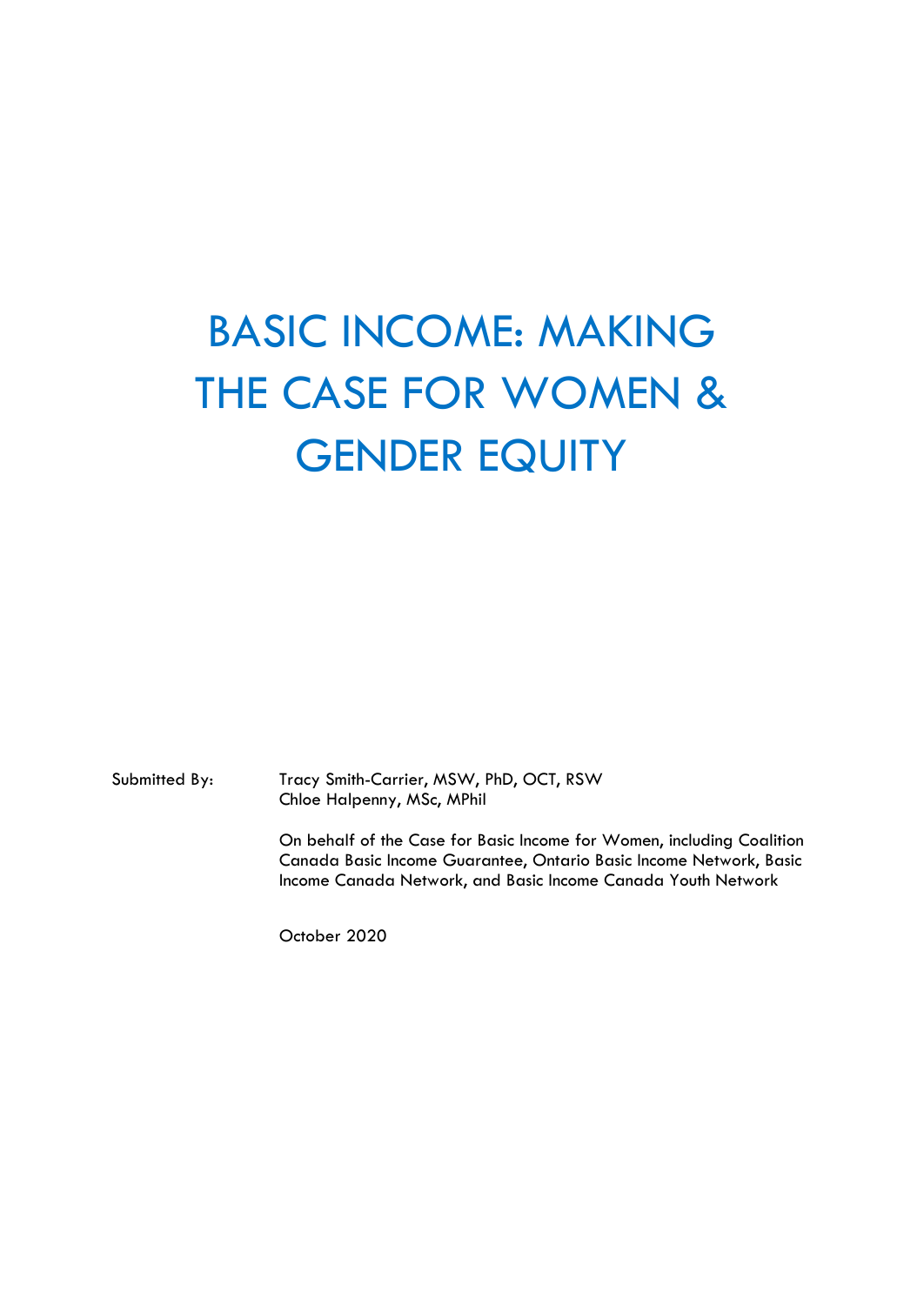# EXECUTIVE SUMMARY

The impacts of COVID-19 have not been gender-neutral. Relative to their male counterparts, women are more likely to shoulder the disproportionate share of unpaid and unrecognized caring labour; experience poverty; be precariously employed in minimum-wage jobs; receive less in pension and other contributory programs; and experience gender-based violence or abuse. Moreover, women are more likely to have fewer assets, less savings, lower wages, and less pensionable income compared to men. COVID-19 has exposed – and is exacerbating – many of these inequities. For women who occupy multiple marginalized identities (e.g., related to age, race, class, disability, sexual orientation, and so on), the effects of disadvantage are often compounded, resulting in poorer health, social, and economic outcomes.

A strong economic recovery plan must recognize women's disproportionate vulnerability to financial and health shocks. Now is the time to adopt a permanent basic income program in order to ensure that no one—and critically, no woman—gets left behind. A universally accessible, income-tested basic income would increase women's bargaining power related to employment; facilitate access to more options in housing and childcare; provide financial security for women to leave abusive relationships; and lead to improved physical and mental health. Crucially, a basic income has the potential to be an explicitly-feminist policy, supported by a Gender-Based Analysis Plus (GBA+) and intersectional feminist lens.

#### **Recommendation:**

**1. By January 2021, the Government of Canada must commit to replacing all existing emergency benefits (e.g., Canada Recovery Benefit) with a permanent basic income for all Canadians who need it. Not a replacement for vital services and social supports, a basic income must be provided unconditionally and at an adequate level (e.g., at or above the poverty line) in order to eliminate income insecurity.**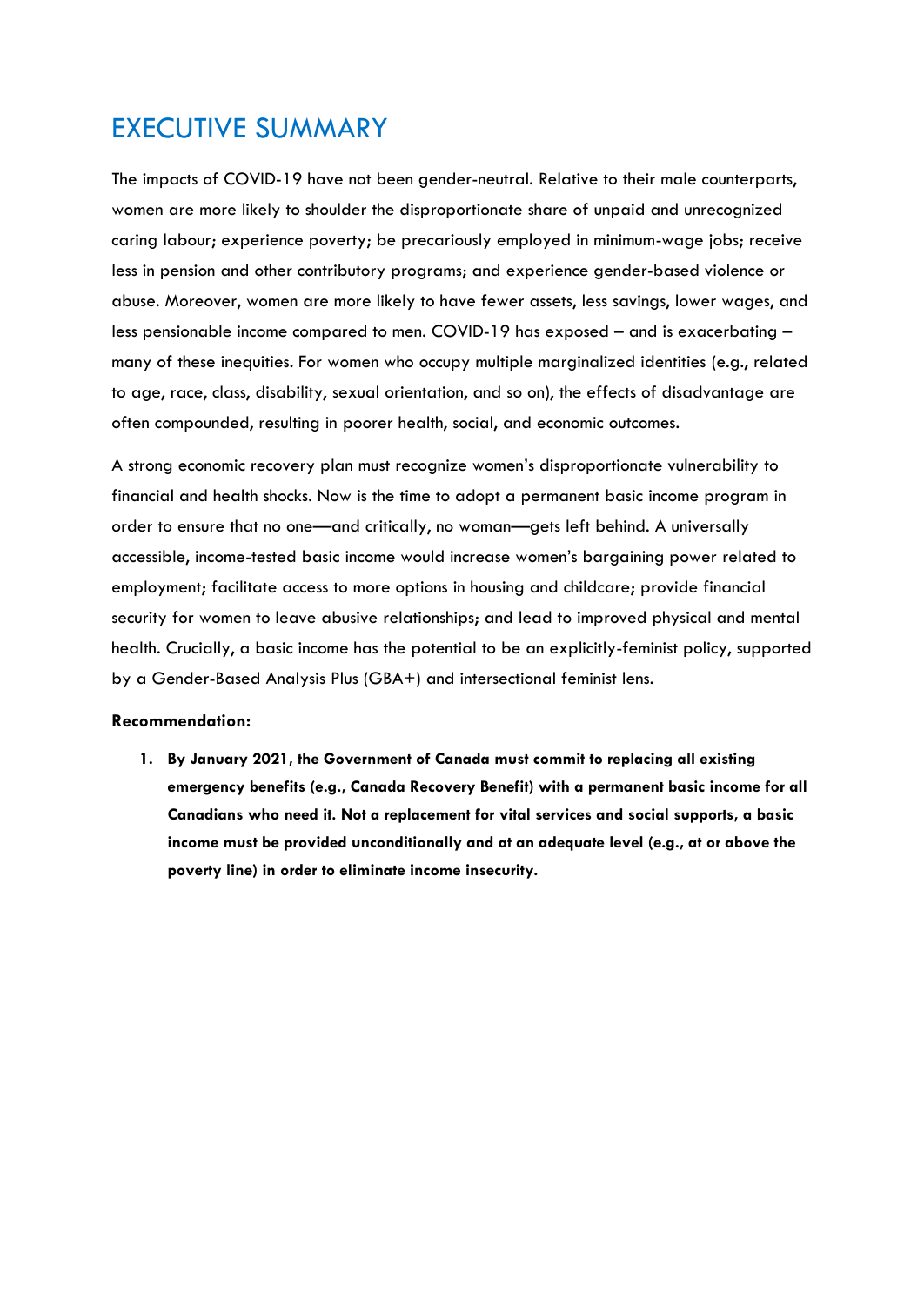## INTRODUCTION

Despite Canada's progress on gender equity, disparities remain that disproportionally disadvantage women in this country. Relative to men, women are more likely to:

- Shoulder a greater disproportionate share of unpaid and unrecognized caring labour; 1
- **Experience poverty;**<sup>2</sup>
- Be precariously employed in minimum wage jobs;
- Receive less in pension and other contributory programs; <sup>3</sup> and
- Experience gender-based violence or abuse. 4

In addition to these inequities, the impacts of COVID-19 have been gendered, adversely affecting women to a greater extent than men:

▪ In terms of **health,** the World Health Organization estimates that 70% of health and social service providers worldwide are women. These women largely represent frontline workers with the greatest exposure to this deadly virus.<sup>5</sup> Women have also reported poorer mental health outcomes and higher stress levels than men since the onset of COVID-19.<sup>6</sup>

- <sup>3</sup> Vosko, L. F. (Ed.). (2006). Precarious employment: Understanding labour market insecurity in Canada (pp. 43-
- 66). McGill-Queen's University Press.

<sup>4</sup> Gunraj, A., & Howard, J. (2020, April 9). Why is the COVID-19 pandemic linked to more gender-based violence? Canadian Women's Foundation.

https://canadianwomen.org/blog/covid-19-pandemicgender-based-violence/

- Thinking of **employment**, more than half (56%) of women in Canada are employed in the Five Cs: caring, clerical, catering, cashiering, and cleaning work.<sup>7</sup> Given that a large share of womendominated jobs reside in the low-waged retail and service sectors, women have experienced job loss at twice the rate of men in the working-age population. Countless others have seen their hours significantly reduced during this period.<sup>8</sup>
- The pandemic has intensified the **gendered division of labour.** In 1989, Arlie Hochschild<sup>9</sup> described the burden of the "second shift," whereby women are expected to perform both paid and unpaid (domestic, emotional, and caregiving) labour. Now, many mothers are finding themselves similarly thrust into a "third shift" as instructors to their school-age children in need of home schooling or tutoring.

For women who occupy **multiple marginalized identities** (e.g., related to age, race, class, disability, sexual orientation, and so on), the effects of disadvantage – prior to *and* during COVID-19 – are often compounded, resulting in poorer health, social, and economic outcomes.

The prevalence of poverty among Black, Indigenous, and women of colour, newcomer women, and women with disabilities is particularly high.<sup>10</sup> In addition to being

<sup>&</sup>lt;sup>1</sup> Neysmith, S., Baker-Collins, S., & Reitsma-Street, M. (2012). *Beyond caring labour to provisioning work*. University of Toronto Press.

<sup>2</sup> Sekharan, V. (2015, March 25). Infographic: Canadian Women in Poverty. *Homeless Hub.*

https://www.homelesshub.ca/blog/infographic-canadianwomen-poverty

 $5$  Wright, T. (2020, April 10). COVID-19 has greater impact on women advocates say. *National Observer.* 

https://www.nationalobserver.com/2020/04/10/news/covi d-19-has-greater-impact-women-advocates-say

<sup>6</sup> Moyser, M. (2020). Gender differences in mental health during the COVID-19 pandemic. *Statistics Canada.*  https://www150.statcan.gc.ca/n1/pub/45-28- 0001/2020001/article/00047-eng.htm <sup>7</sup> Moyser, M. (2017). Women in Canada: A Gender-based Statistical Report. *Statistics Canada.*  https://www150.statcan.gc.ca/n1/pub/89-503 x/2015001/article/14694-eng.htm  $^8$  Wright, T. (2020, April 10). COVID-19 has greater impact on women advocates say. *National Observer.*  https://www.nationalobserver.com/2020/04/10/news/covid-19-has-greater-impact-women-advocates-say <sup>9</sup> Hochschild, A., with Machung, A. (1989). *The second shift: Working parents and the revolution at home*. Viking. <sup>10</sup> Canadian Women's Foundation. (2018). Fact sheet: Women and poverty in Canada. https://www.canadianwomen.org/wp-

content/uploads/2018/09/Fact-Sheet-WOMEN-POVERTY-September-2018.pdf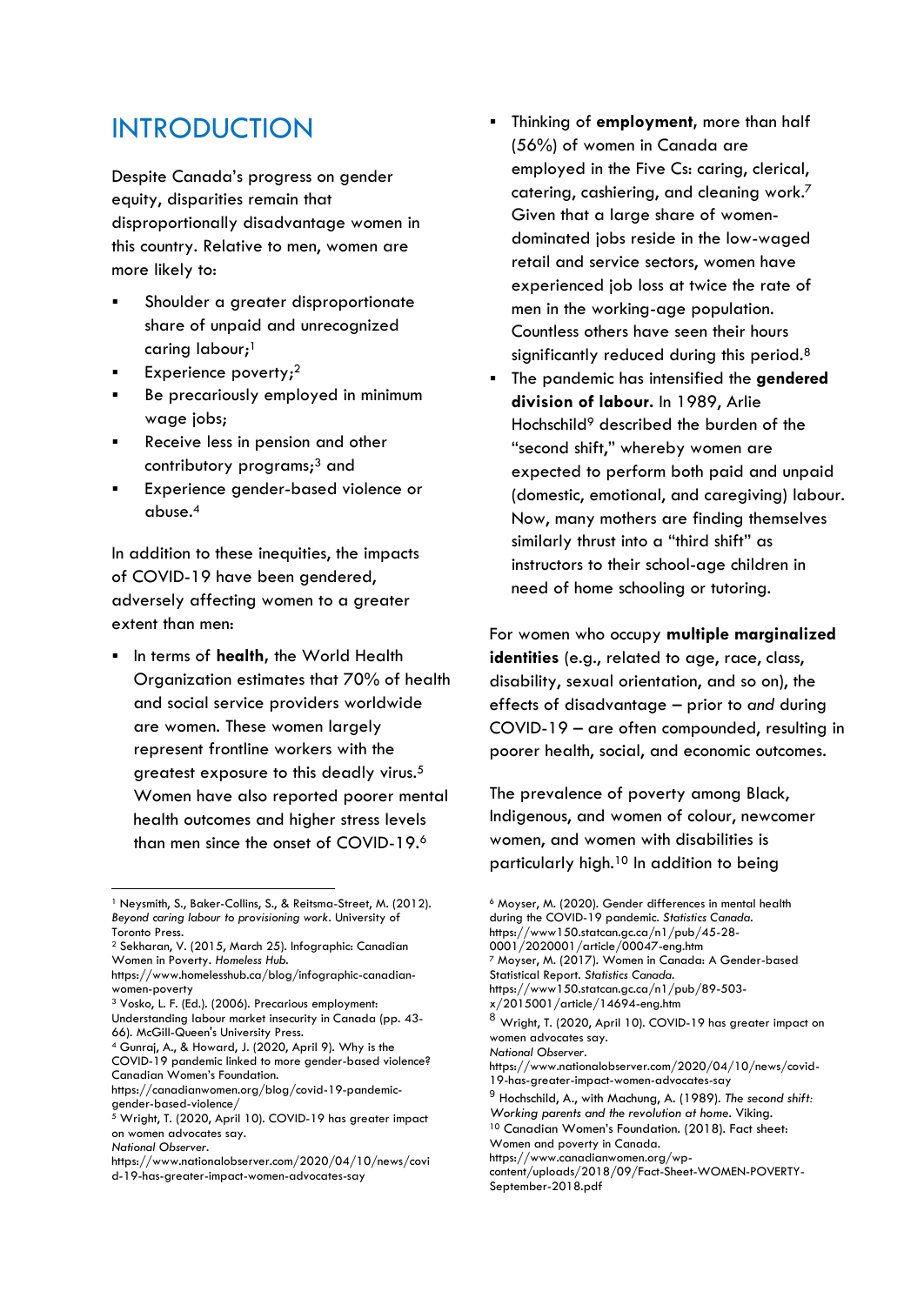feminized, frontline work is also racialized, with up to 80% of women working as aides in long-term care homes in Montreal being Black. <sup>11</sup> Ongoing systemic inequalities increase the vulnerability of Indigenous families living on reserves due to overcrowded housing and a lack of clean water for regular handwashing.<sup>12</sup> As such, Indigenous peoples, particularly Indigenous women, have been subjected to greater exposure to COVID-19 than their non-Indigenous counterparts. For many women, citizenship status and employment history serve as major barriers to accessing existing federal emergency benefits.<sup>13</sup>

Quoting a recent report by YWCA Toronto, "when viewed through an intersectional lens that is centred on gender, it is evident that diverse communities of women in Canada face a range of risks during this pandemic."<sup>14</sup> COVID-19 has exposed and exacerbated existing inequities, in addition to creating new ones. A strong economic recovery plan must recognize women's disproportionate vulnerability to financial and health shocks. Now is the time to adopt a permanent basic income program in order to ensure that no one – and critically, no woman – gets left behind.

# BASIC INCOME

A basic income is a regular payment made through the tax system to ensure that everyone has income security. The principles of basic income include:

- Adequacy it is enough money to live on
- Autonomy it offers people more choice
- Dignity there is no stigma attached
- *Equality of Opportunity* it offers opportunities for everyone
- *Non-conditionality* it is administered with no strings attached
- Universality of Access anyone who needs it, gets it<sup>15</sup>

A basic income ensures that everyone has the right to an adequate standard of living.

# IMPACTS OF A BASIC INCOME

#### Employment

Offered as an adequate, non-conditional, and individual benefit, the provision of a basic income could facilitate women's economic independence. With a basic income guarantee, women would have access to greater opportunities and choices: to further their education or training, to start a business, to stay at home to raise a family or to leave a toxic or unsafe job.

https://policyoptions.irpp.org/magazines/may-2020/canadas-covid-19-blind-spots-on-race-immigrationand-labour/

Indigenous people in Canada. Human Rights Watch. https://www.hrw.org/news/2020/06/09/systemic-

<sup>11</sup> Bouka, A.A., & Bouka, Y. (2020). Canada's COVID blind spots on race, immigration

and labour. *Policy Options.* 

<sup>12</sup> Carling, A., & Mankani, I. (2020). Systemic inequities increase Covid-19 risk for

inequities-increase-covid-19-risk-indigenous-people-canada <sup>13</sup> Lim, J. (2020, April 2). A third of unemployed

Canadians left out of EI and the CERB, analysis says.

*iPolitics.* https://ipolitics.ca/2020/04/02/a-third-of-

unemployed-canadians-left-out-of-ei-and-the-cerb-analysissays/

<sup>&</sup>lt;sup>14</sup> Rezaee, J.R. (2020). An Intersectional Approach to COVID-19 She-Covery. *YWCA Toronto.* 

https://www.ywcatoronto.org/Assets/YWCA/Documents/An%2 0Intersectional%20Approach%20to%20COVID-19%20She-Covery.pdf

<sup>15</sup> Basic Income Canada Network. (2020). The basic income we want.

https://www.basicincomecanada.org/the\_basic\_income\_we \_want#:~:text=We%20believe%20principles%20including %20universality,basic%20income%20dialogue%20and%2 0design.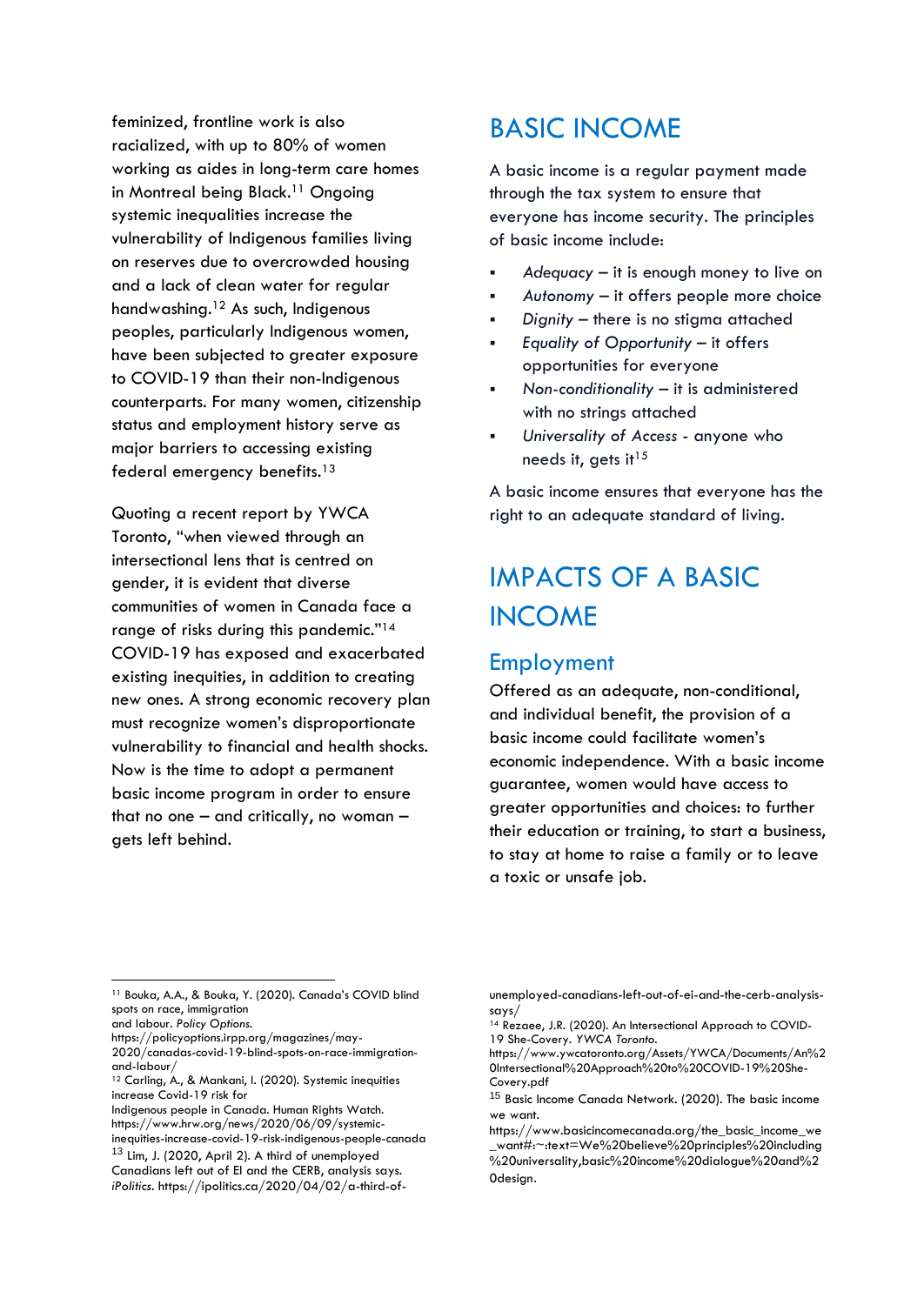Accordingly, a basic income would give women:

- More bargaining power in employment;<sup>16</sup>
- More flexibility in determining and negotiating their hours of work, with resources to pay public or private childcare providers (e.g., other family members) as necessary; and
- Recognition for their unpaid labour, "not as a payment for care work but as a universal support for care work, providing everyone with a more effective opportunity to engage in it."<sup>17</sup>

This is particularly relevant in the context of COVID-19, with accelerating technological advances putting women at a distinct risk of automation-related job loss.<sup>18</sup>

#### Housing

A basic income would help ensure women's access to adequate housing options and would equip them with the financial means to improve their housing prospects. Women would have improved ability to select housing to better meet their families' bedroom and space requirements, broaden their choice in neighbourhood selection (including those perceived to be safer), and secure accommodation in closer proximity to important amenities.<sup>19</sup>

<sup>17</sup> Baker, J. (2008). All things considered, should feminists embrace basic income?

*Basic Income Studies, 3*(3), p. 4. 9

#### Intimate Partner Violence

Intimate partner violence has been on the rise amidst the COVID-19 pandemic.<sup>20</sup> Access to finances is one of the most significant factors in determining whether a woman stays or leaves an abusive relationship. A basic income would provide more choice for women if, and when, fleeing intimate partner violence, as well as support in choosing a housing neighbourhood that would ensure their family's access to safety.<sup>21</sup>

#### Health and Well-being

Income is the single most important determinant of health—the lack of it results in a multitude of adverse health consequences.<sup>22</sup> Significant research documents a strong connection between maternal and child health outcomes. The provision of a basic income, a veritable exit out of poverty, would invariably improve the health and well-being of mother and child. Moreover, it is expected that the assurance of income stability is likely to result in improvements for women in terms of both mental health as well as food security.

# THE COST OF A BASIC INCOME

Canada is a wealthy country, and yet, its expenditures on health and income transfers are relatively low. In fact, Canada's total public social expenditures as a percentage of Gross Domestic Product (GDP) is one of

<sup>16</sup> Zelleke, A. (2011). Feminist political theory and the argument for an unconditional

basic income. *Policy and Politics, 39*(1), 27-42. 9

<sup>&</sup>lt;sup>18</sup> Statistics Canada. (2020). Automation of job tasks may affect more women than men.

https://www150.statcan.gc.ca/n1/daily-

quotidien/200924/dq200924e-eng.htm

<sup>&</sup>lt;sup>19</sup> Smith-Carrier, T., & Benbow, S. (2019). Access to a basic income: Exploring a matricentric feminist approach to

poverty alleviation for mothers in Ontario. *Journal of the Motherhood Initiative: Matricentric Feminism, 10*(1-2), 45-58.  $^{20}$  Owen, B. (2020, October 15). Calls to Canadian domestic violence helplines jump during pandemic. *CTV News.*  https://www.ctvnews.ca/canada/calls-to-canadian-domesticviolence-helplines-jump-during-pandemic-1.5145983 <sup>21</sup> Smith-Carrier, T., & Benbow, S. (2019). Access to a basic income: Exploring a matricentric feminist approach to poverty alleviation for mothers in Ontario. *Journal of the Motherhood Initiative: Matricentric Feminism, 10*(1-2), 45-58. <sup>22</sup> Raphael, D. (2011). *Poverty in Canada: Implications for health and quality of life.* 

Canadian Scholars' Press.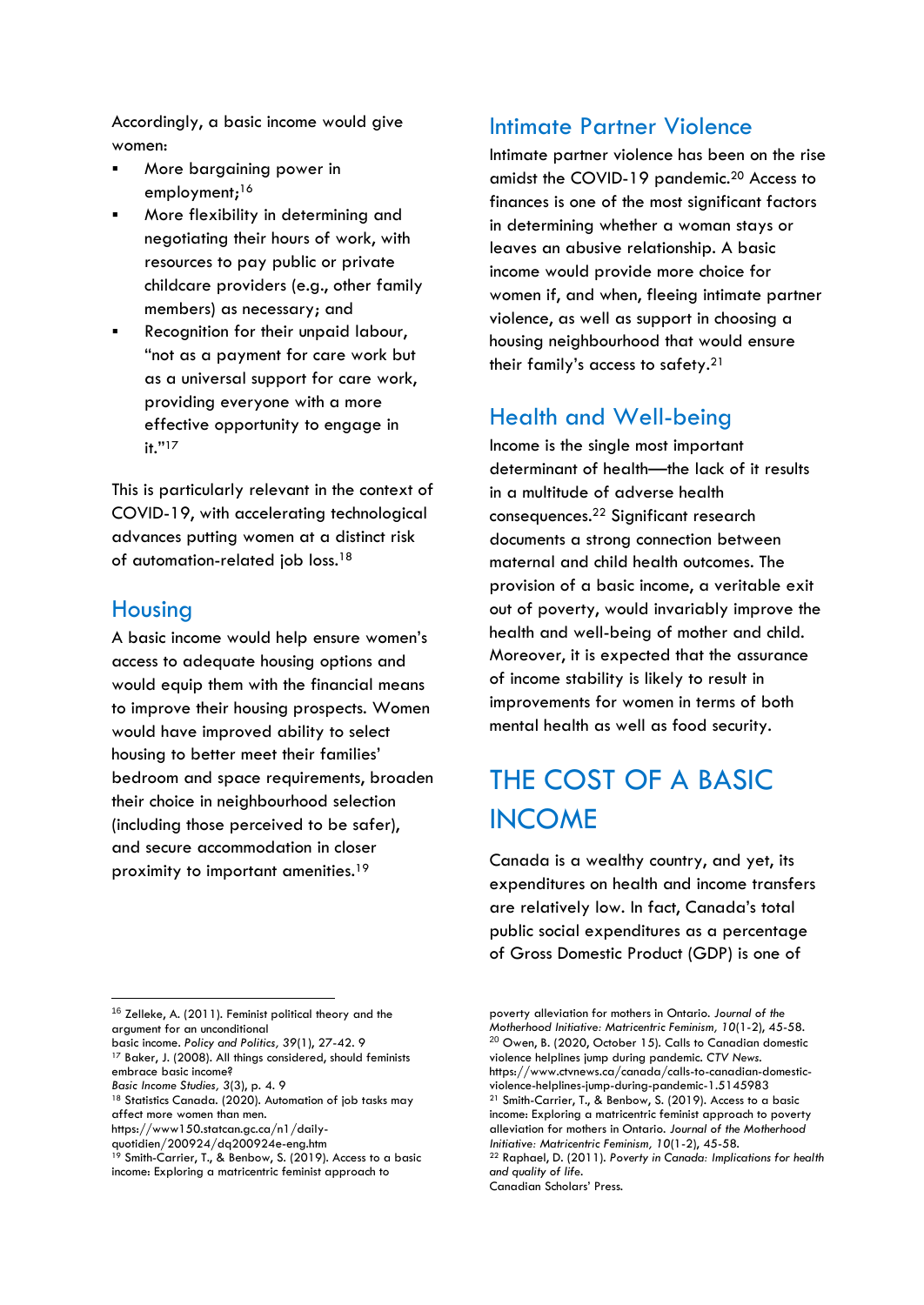the lowest among Organisation for Economic Co-operation and Development (OECD) countries, at 17.3% relative to 28.0% for Denmark and 31.2% for France in 2018. 23

Rather than assigning funds to the charitable food sector or emergency aid supports that do not meaningfully address poverty and food insecurity<sup>24</sup>—a basic income represents a valuable **investment in people** that directly addresses income insecurity and its adverse consequences.

The ability of the government to respond quickly in the wake of this pandemic demonstrates that we can act swiftly to ensure a prosperous future for all. The Canada Emergency Response Benefit (CERB) and Canada Recovery Benefit (CRB) offer vital supports to individuals and families. These programs provide a useful platform for the launch of a permanent program that will provide necessary security and stability post-COVID-19.

People behave differently if they know that the income assistance they can receive is only temporary. With a permanent basic income, people – and women in particular – will be better equipped to make important decisions that have long-term implications for them and their families. They may choose to go back to school, start a business, or find new work opportunities.

Recent costings by the Basic Income Canada Network<sup>25</sup> as well as the Parliamentary Budget Officer<sup>26</sup> provide useful benchmarks in terms of the cost of a basic income. The costs of providing a basic income will depend on the generosity of the program and how it interacts with existing income support programs. Crucially, however, the costs of *NOT* providing a basic income are immense. We cannot afford to perpetually deal with the symptoms of income security.<sup>27</sup> We must tackle the root causes, including those related to economic and health crises, poor economic conditions, and our precarious labour market.

Canada is the only G7 country not to apply wealth, gift, or inheritance taxes on its citizenry. It is also the G7 country with the lowest corporate tax rate on wealthy corporations, and a country that taxes income from wages at a higher rate than income derived from capital gains and dividends. The current tax system provides a wealth of tax breaks for those in the upper quintile of the income distribution; it may be time to consider moving to a more progressive system.<sup>28</sup> These changes are one means of contributing to the funds necessary to support the provision of an adequate basic income. The savings associated with eliminating provincial social assistance programs should also be considered.

<sup>23</sup> Banting, K., Forget, E., & Segal, H. (2020). A federal Basic Income within the Post COVID-19 Economic Recovery Plan. https://rsc-src.ca/sites/default/files/FBI%20PB\_EN.pdf <sup>24</sup> Smith-Carrier, T. (2020). Charity isn't just, or always charitable: Exploring charitable and justice models of social support. *Journal of Human Rights and Social Work, 5*(3), 157-163.

<sup>&</sup>lt;sup>25</sup> Pasma, S. & Regehr, S. (2020). Basic Income: Some Policy Options for Canada. *Basic Income Canada Network.*  https://www.basicincomecanada.org/policy\_options

<sup>26</sup> Ammar, N., Busby, C., & Ahmed, S.M. (2020). *Costing a Guaranteed Basic Income During the COVID Pandemic.* Parliamentary Budget Officer. https://www.pbodpb.gc.ca/web/default/files/Documents/Reports/RP-2021- 014-M/RP-2021-014-M\_en.pdf

<sup>27</sup> Canada Without Poverty (n.d.) The Cost of Poverty. https://cwp-csp.ca/poverty/the-cost-of-poverty/ <sup>28</sup> Macdonald, D. (2018). Born to win: Wealth concentration in Canada since 1999. *Canadian Centre for Policy Alternatives.*  https://www.policyalternatives.ca/publications/reports/bornwin